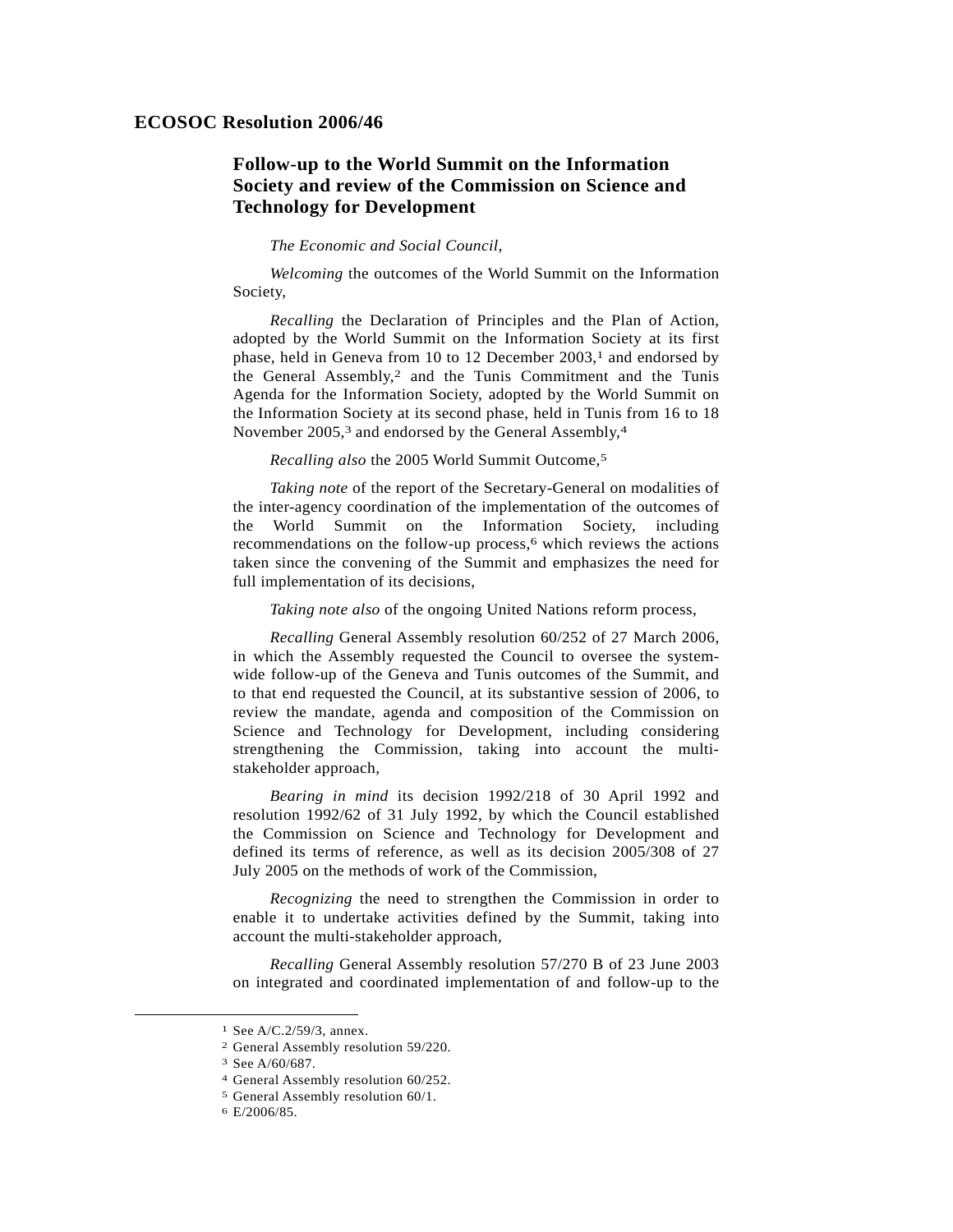major United Nations conferences and summits in the economic and social fields,

*Recognizing* that the implementation and follow-up of the outcomes of the World Summit on the Information Society should be an integral part of the integrated follow-up to major United Nations conferences and summits in the economic, social and related fields and should contribute to the achievement of the internationally agreed development goals, including the Millennium Development Goals, and should not require the creation of any new operational bodies,7

*Acknowledging* the urgent need to bridge the digital divide and to assist developing countries, including those countries with special needs as stated in the Summit outcome documents, to benefit fully from the potential of information and communication technologies,8

*Stressing* the importance of the Summit outcomes to the building of a people-centred, inclusive and development-oriented information society so as to enhance digital opportunities for all people in order to help to bridge the digital divide,<sup>9</sup>

*Welcoming* the multi-stakeholder participation in the Summit and in its follow-up as a constructive way of dealing with present and future challenges in building the information society,

*Reaffirming* the need for ensuring an effective partnership and cooperation between Governments and the relevant actors of civil society, including non-governmental organizations, the academic and scientific communities and the private sector, in the implementation of and follow-up to the outcomes of the Summit,

*Taking note* of the action taken by the Secretary-General to convene the Internet Governance Forum,

*Taking note also* of the request to the Secretary-General to start a process towards enhanced cooperation, as referred to in paragraphs 69 to 71 of the Tunis Agenda,<sup>10</sup>

*Taking note further* of the establishment, within the United Nations System Chief Executives Board for Coordination, of the United Nations Group on the Information Society, consisting of the relevant United Nations bodies and organizations, with the mandate to facilitate the implementation of the Summit outcomes, and noting the importance of the Council's being kept informed of the progress in its work as a part of the annual reporting on the work of inter-agency bodies to the Council,

*Acknowledging with appreciation* the role played by the United Nations Conference on Trade and Development in providing secretariat support to the Commission on Science and Technology for Development,

## **Follow-up to the World Summit on the Information Society**

 <sup>7</sup> See General Assembly resolution 60/252, fourth preambular paragraph. 8 Ibid., fifth preambular paragraph.

<sup>9</sup> Ibid., seventh preambular paragraph.

<sup>10</sup> A/60/687, chap. I, sect. B.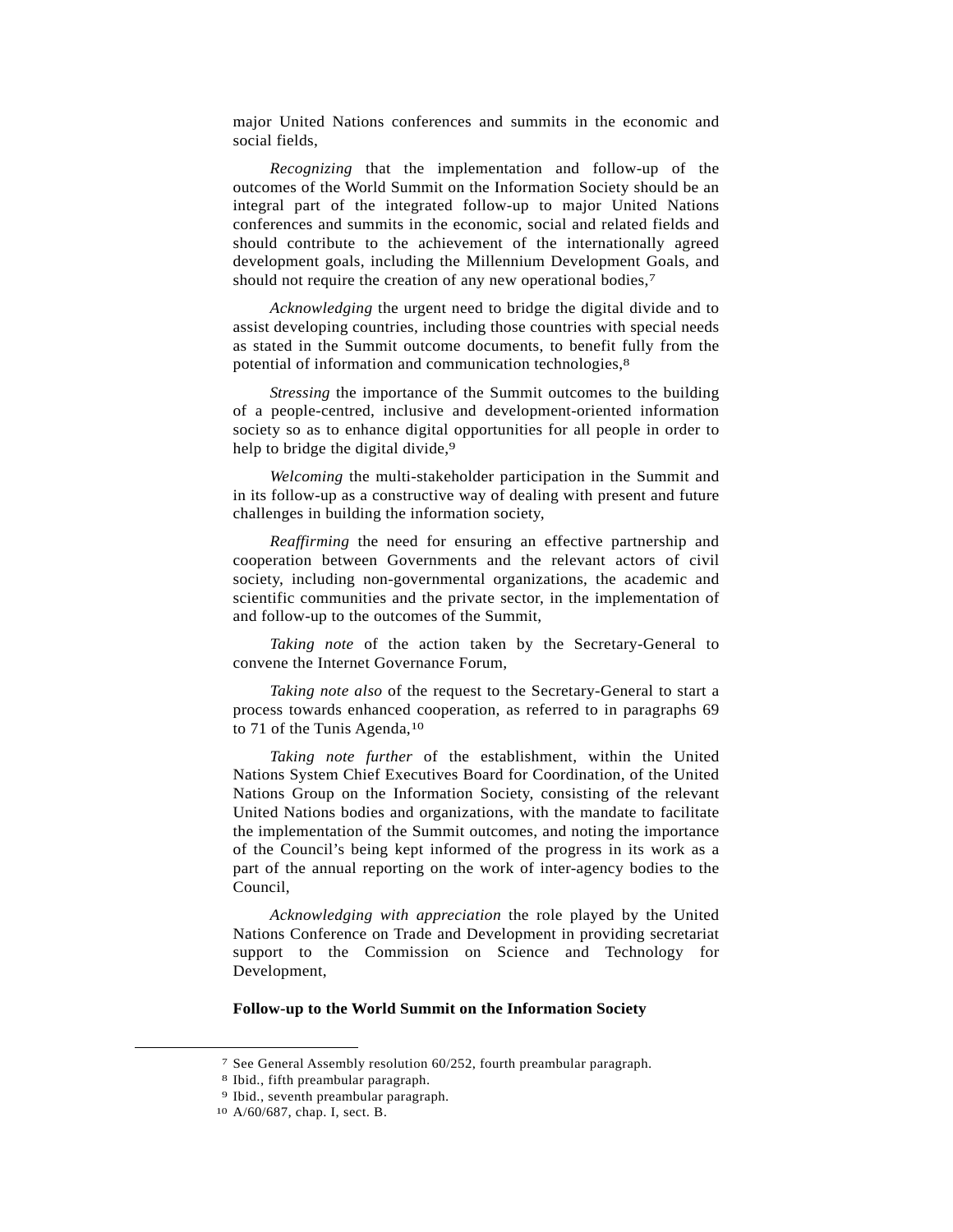1. *Welcomes* the strong development orientation of the outcomes of both the Geneva and the Tunis phases of the Summit, and urges their full implementation;

 2. *Decides* to carry out its responsibilities for overseeing the system-wide follow-up to the Summit outcomes in the context of its annual consideration of the integrated and coordinated implementation of and follow-up to major United Nations conferences and summits in its coordination segment on the basis of a thematic approach and a multi-year programme, in accordance with General Assembly resolution 57/270 B, on the basis of the work of the Commission on Science and Technology for Development and drawing upon other relevant inputs;

 3. *Takes note* of the important role of United Nations regional commissions, and encourages them to undertake specific activities in accordance with the Summit outcomes;

## **Role of the Commission on Science and Technology for Development**

### *Mandate*

 4. *Decides* that, in accordance with General Assembly resolutions 57/270 B and 60/252, the Commission shall effectively assist the Economic and Social Council as the focal point in the systemwide follow-up, in particular the review and assessment of progress made in implementing the outcomes of the Summit, while at the same time maintaining its original mandate on science and technology for development, also taking into account the provisions of paragraph 60 of the 2005 World Summit Outcome;<sup>11</sup>

 5. *Agrees* that the system-wide follow-up shall have a strong development orientation;

 6. *Decides* that, in the exercise of its responsibility as defined in paragraph 4 above, the Commission shall review and assess progress made in implementing the outcomes of the Summit and advise the Council thereon, including through the elaboration of recommendations to the Council aimed at furthering the implementation of the Summit outcomes, and that to that end, the Commission shall:

 (*a*) Review and assess progress at the international and regional levels in the implementation of action lines, recommendations and commitments contained in the outcome documents of the Summit;

 (*b*) Share best and effective practices and lessons learned and identify obstacles and constraints encountered, actions and initiatives to overcome them and important measures for further implementation of the Summit outcomes;

 (*c*) Promote dialogue and foster partnerships, in coordination with other appropriate United Nations funds, programmes and specialized agencies, to contribute to the attainment of the Summit objectives and the implementation of its outcomes and to use information and communication technologies for development and the achievement of internationally agreed development goals, with the participation of Governments, the private sector, civil society, the

 $\overline{a}$ 

<sup>&</sup>lt;sup>11</sup> General Assembly resolution 60/1.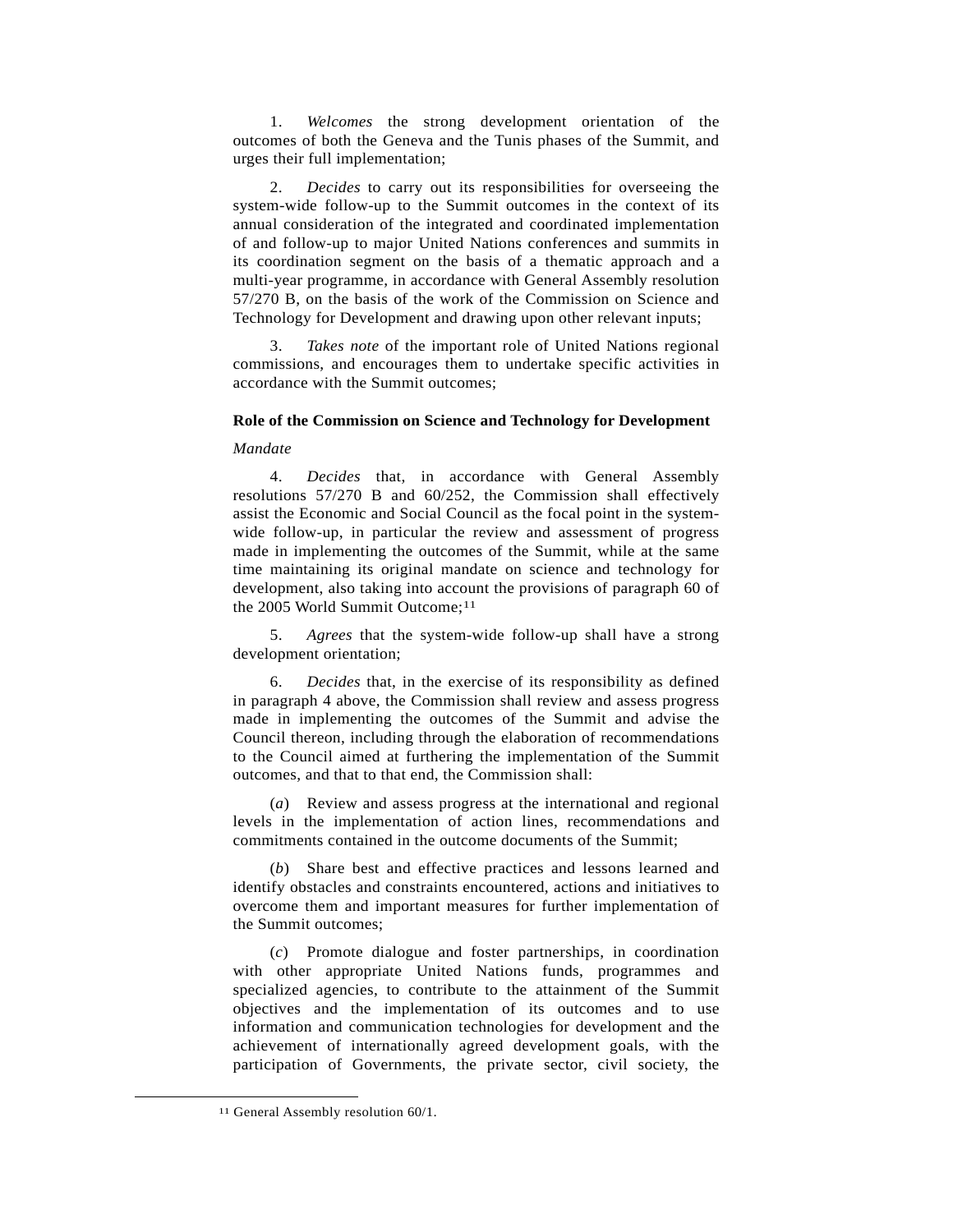United Nations and other international organizations in accordance with their different roles and responsibilities;

## *Composition*

 7. *Decides also* that the Commission shall be strengthened in its substantive capacity and enhanced through effective and meaningful participation of Member States in its work, and that the Commission shall be enlarged by the inclusion of ten new members, which shall be elected bearing in mind the principle of balanced and equitable geographical distribution and in accordance with procedures and timetables to be established by the Council, from among the States Members of the United Nations or States members of specialized agencies;

### *Working methods*

 8. *Decides further* that the Commission shall meet annually for a period of five working days in Geneva on a trial basis, with the Commission reviewing this arrangement after two years and making recommendation to the Council thereon;

 9. *Decides* that, in line with Economic and Social Council decision 2005/308 and in the exercise of its responsibilities as defined in paragraph 4 above, the Commission shall continue working on the basis of biennial action cycles;

 10. *Decides also*, taking into account the Commission's mandates as set out in paragraph 4 above, that at its next session the Commission shall develop its agenda and a multi9year work programme;

 11. *Recommends* that the Commission provide for Governments, the private sector, civil society, the United Nations and other international organizations to participate effectively in its work and contribute, within their areas of competence, to its deliberations;

 12. *Decides* that future sessions of the Commission will increasingly be conducted in the form of interactive dialogue;

 13. *Decides also* that, in addition to its traditional working practices, the Commission will continue to explore developmentfriendly and innovative uses of electronic media, drawing upon existing online databases on best practices, partnership projects and initiatives, as well as other collaborative electronic platforms, which would allow all stakeholders to contribute to follow-up efforts, share information, learn from the experience of others and explore opportunities for partnerships;

#### *Multi-stakeholder approach*

 14. *Decides further* that, while using the multi-stakeholder approach effectively, the intergovernmental nature of the Commission should be preserved;

# 15. *Decides* that:

 (*a*) Pursuant to Economic and Social Council resolution 1996/31 of 25 July 1996, non-governmental organizations and civil society